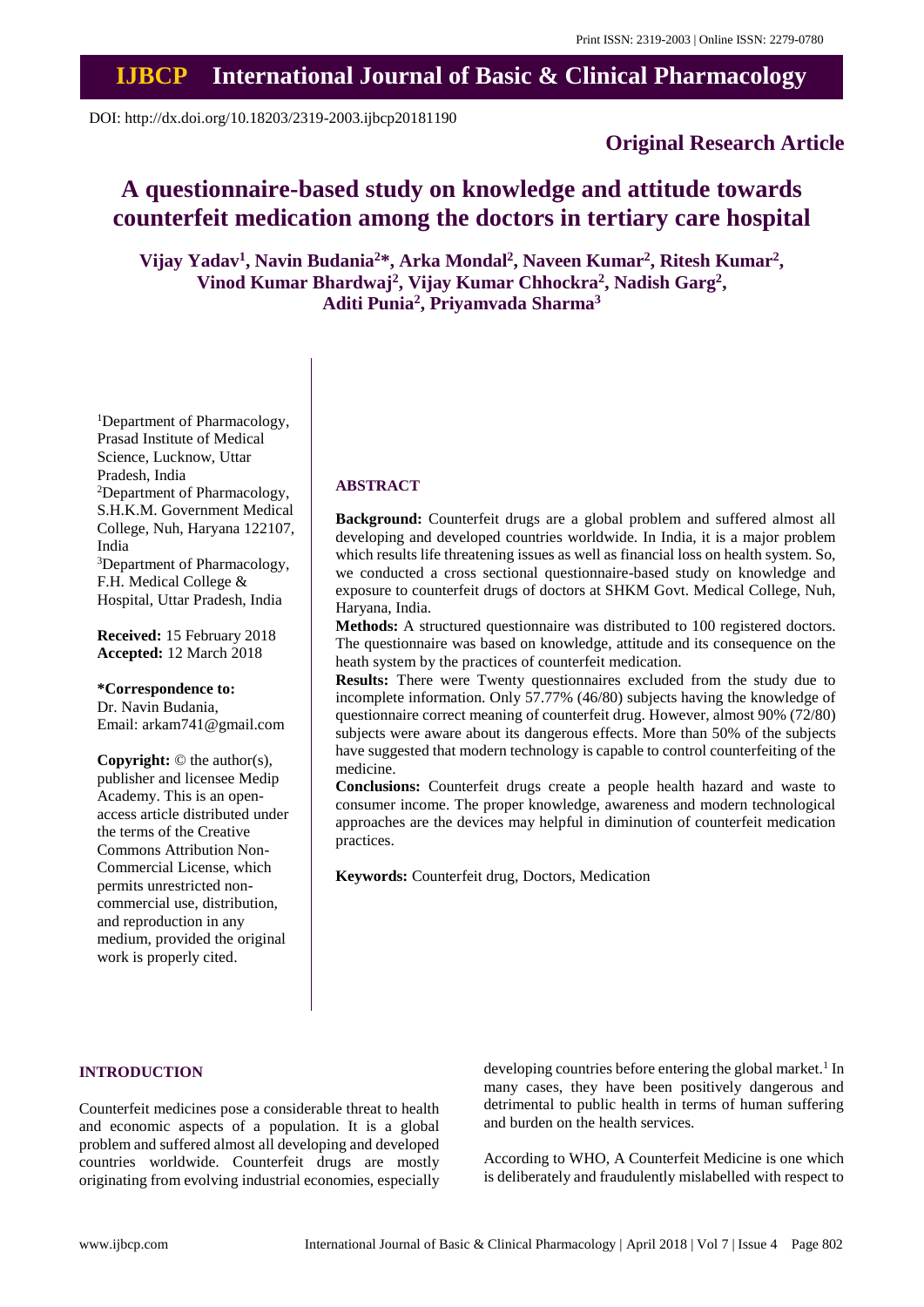identity and or source. Counterfeit pharmaceuticals are that which intentionally carries a wrong label of identity and origin. It may include the product with the correct ingredients wrong ingredients without active ingredients, with insufficient quantity of active ingredient or with fake packaging.<sup>2</sup>

Literally Counterfeiting means copying or imitating. Counterfeit medicines represent an enormous public health challenge. Anyone, anywhere in the world, can come across medicines seemingly packaged in the right way but which do not contain the correct ingredients and, in the worst-case scenario, may be filled with highly toxic substances.

In other words, counterfeit pharmaceuticals are produced with lower quality, safety and efficacy than standards; this could be true about both brands and generics.<sup>3</sup> Counterfeiting can apply to both branded and generic products. Counterfeiting medicines, including the entire range of activities from manufacturing to providing them to patients, is a vile and serious criminal offence that puts human lives at risk and undermines the credibility of health systems.

There is lack of studies about knowledge, attitude and practices towards counterfeit medicine, so this study was conducted. The present study was carried out to assess the awareness towards counterfeit medicine among healthcare providers.4,5

# **METHODS**

This is a cross-sectional, non-interventional, observational, questionnaire-based study.

The study was carried out at Shaheed Hasan Khan Mewati Government Medical College, Nuh, Haryana, a 500 bedded tertiary care hospital and medical college located in Northern region of India.

# *Study population*

This is a non-interventional study which was conducted in the working doctors of S.H.K.M Govt. Medical College, Nuh, Haryana.

# *Inclusion and exclusion criteria*

All the Doctors of S.H.K.M Govt. Medical College, Nuh, Haryana were randomized and 100 subjects who are willing to take part, were included in this study. The total numbers of selected subjects were 100, in which 20 subjects were excluded due to incomplete filling of questionnaire of the study.

# *Study instrument*

The study instrument is being designed, validated questionnaire. The questionnaire contains 10 questions regarding knowledge, attitude, and practices of Counterfeit drugs along with suggestions to improve reporting a counterfeit drug.

# *Modality of obtaining response*

Every healthcare professional was given 5 minutes of time to fill the questionnaire. Verbal consent was taken before filling the questionnaire. During attempting the questionnaire, any clarification regarding understanding of the questions was provided.

# *Study conduct*

The questionnaire was provided to the selected working doctors. The participants were personally, briefed about the questionnaire. Each participant was given 5 minutes to answer the questionnaire and they were not allowed to consult anyone during that time. They were allowed anonymity with regard to their names, but they had to write their designation. The questionnaires were then evaluated.

#### *Analysis of data*

Completed questionnaires were collected from each participant to evaluate the awareness of Counterfeit drug knowledge, Attitude and practice and reporting among healthcare professionals. The filled questionnaires were analysed with the help of Microsoft Excel worksheet (Microsoft Office 2016). Data was presented as a percentage (%) of the respondents. In case of unanswered questions, the participant was excluded from the study.

# **RESULTS**

#### *Sample size*

Out of 100 subjects, 20 were excluded from the study due to incomplete information. So, the total no of subjects included in this study were 80 (n=80).

#### *Result of the structure questionnaire*

Only 57.77% subjects were reported about correct knowledge of counterfeit drugs. However, 90% were willing about the harmful effect of counterfeit medication practice. Almost all the subjects were agreed that counterfeit medication is major health problem for patient as well as society (Figure 1).

All most 90% of the subjects were able to identify the counterfeit drug and uses various methods were used to identify like labelling, colour appearance, packaging of the drug. More than 90% of the subjects were reported after identifying it (Figure 2).

To prevent the use of counterfeit medications 52.22% suggested that presently available legal action is sufficient to stop it. But, 96.66% subjects were shown the interest in requirement of stronger legal action for preventing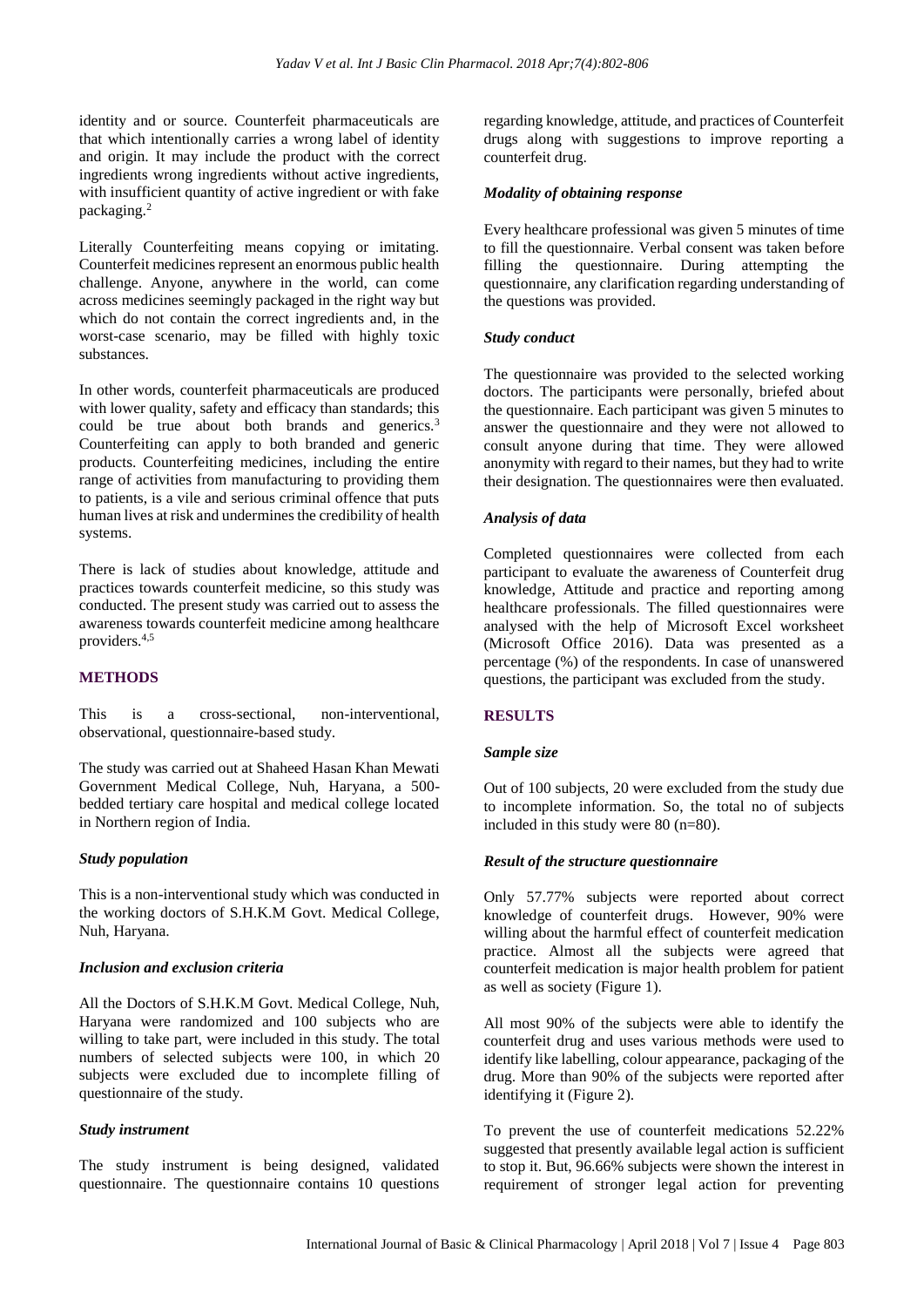Counterfeit Medicine. On another hand 53.33% advices use of modern technology tools are helpful for awareness and prevention of counterfeit medication practices (Figure 3).



**Figure 1: Result of knowledge about counterfeit drug (n=80).**



**Figure 2: Result of practices about counterfeit drug (n=80).**



**Figure 3: Result of attitude about counterfeit drug (n=80).**

#### **DISCUSSION**

Counterfeiting is public health problem in developing as well as developed countries. The poor medicine quality directly evils patients and produce harmful impact on healthcare systems. Based on previous studies, the median prevalence of counterfeit medicines was 28.5% that varied from  $11\%$  to 48% in individual studies.<sup>5</sup> The global market for counterfeit drugs is estimated to be at US \$200 billion in which India repercussions worth of 15 billion dollars.<sup>6</sup> There are several reasons for counterfeit medication, the most common are lack of pharmacies or health clinics in rural area, cost effective (relative cheaper), poor legislative and regulatory framework for monitoring drug quality and imminent awareness of society towards its adverse effect.7,8

The present questionnaire study was based on knowledge and attitude towards counterfeit medication among the medical practitioner in tertiary care hospital. A structural questionnaire was based on knowledge, uses, identification and harmful effect of counterfeit drugs. It's also contained regulatory and modern technology for the prevention of counterfeit medication behaviour.

The correct knowledge about counterfeit medicines is most important aspect to control it. The present study reveals that 57.77% (46/80) participants having the correct knowledge about counterfeit medicine which was higher than previous reported study [Nagaraj](https://www.ncbi.nlm.nih.gov/pubmed/?term=Nagaraj%20A%5BAuthor%5D&cauthor=true&cauthor_uid=25984469) et al, which imitates the increase in the awareness about counterfeit medicines.<sup>9</sup> However, present study also reported that more than 40% doctors having lack of awareness about this. It will contribute toward an increase of counterfeit medicines behaviour. So, there is need to set of guidelines to be developed for the doctors execute anti-counterfeit measurement. Most of the participants in the present study were able to distinguish a counterfeit drug and warned about the risks associated with it. Counterfeit drugs consequences compromised patient safety, including drug resistance and patient deaths.10,11 Barcodes and Radio Frequency Identification (RFID) are the modern tools to differentiate the fake medicines from original one. Bansal et al, explained the various contrivances for prevention of counterfeiting. Almost 50% of the participants in the present study reported that current legal action is insufficient against counterfeit medication. Various previous studies also revealed that strict laws, enforcement/legal actions needed to stop the counterfeit medicines.<sup>5</sup> There are lots of national and international initiatives were taken to conflict the problem of counterfeit and substandard drugs. With the 2008 amendment of Drug and Cosmetic (D and C) act, 1940, Indian drug regulatory authority that is Central Drugs Standard Control Organization (CDSCO) has classified not of standard quality (NSQ) products into three different categories A, B and C standard which is helpful in the evaluation quality of the products.<sup>12</sup> World Health Organization (WHO) introduced International medical products anticounterfeiting taskforce (IMPACT) which are deliberately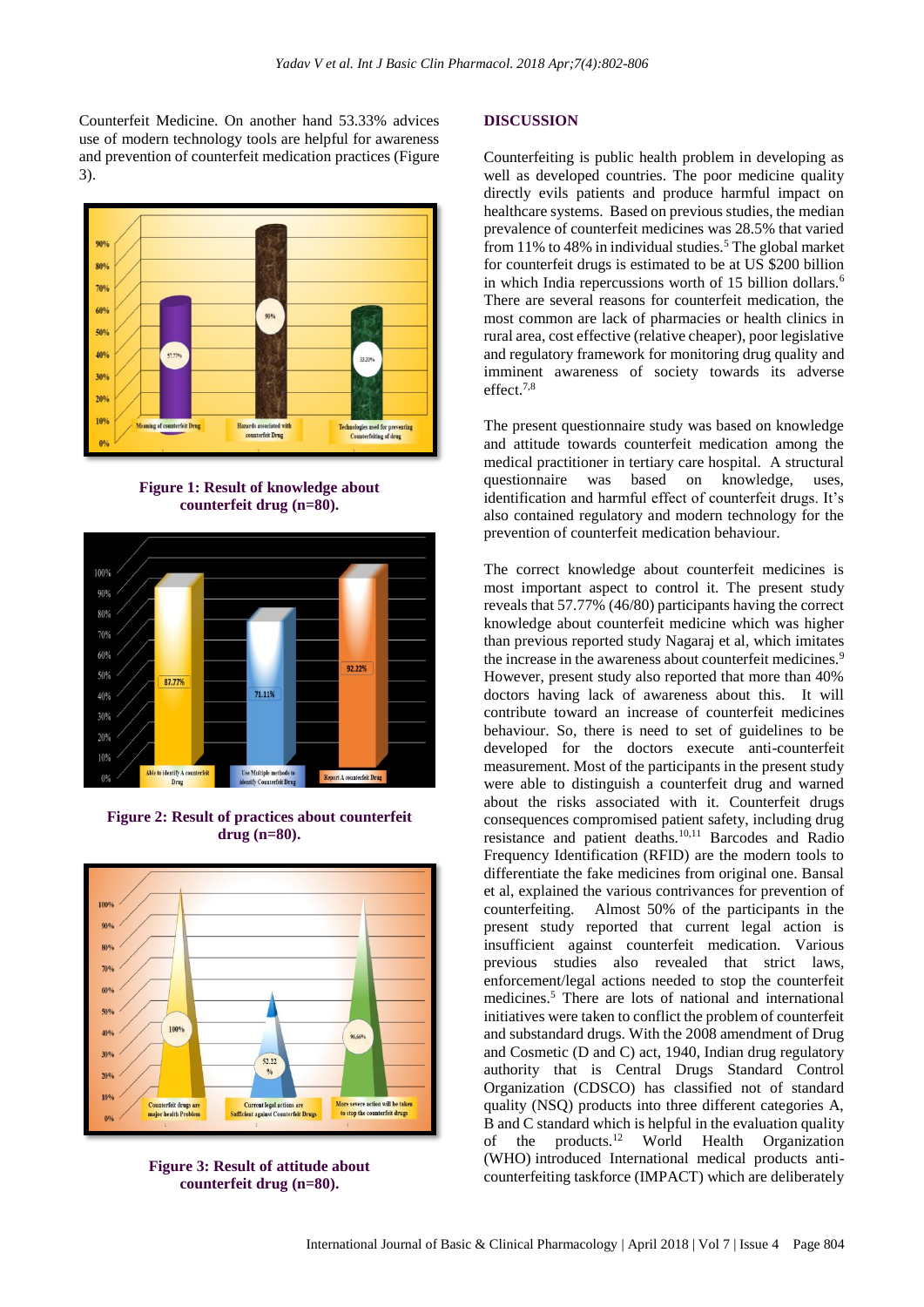and fraudulently useful in delivering the identification of mislabelled, wrong ingredients and fake packaging of drugs. Similarly, The Container Control Programme (CCP) was established by the United Nations Office on Drugs and Crime (UNDOC) and World Customs Organisation (WCO), to improve the inspection of containers which is the important tool for thwart the traffic of counterfeit drugs.<sup>13</sup>

In the Present study 92.22% (74/80) of medical participants shown the interest in reporting of counterfeiting and also suggested that more action will be needed for preventing such behaviour.

These findings of the current study suggest that there is an enormous need for training Doctors in the field of counterfeit. However, by strict vigilance and using modern technological tools by the drug control department prevent illegal entry of counterfeit medicines in the supply chain.

# **CONCLUSION**

In conclusion, the findings from this study explained the knowledge, attitudes, and practice regarding counterfeit drugs among doctors and reveal that requirement of proper designing and implementation of educational programs among them for identify counterfeit drugs. Conversely, the findings also suggested that need of vigilant laws for thwart the society from counterfeit medication behaviour.

*Funding: No funding sources Conflict of interest: None declared Ethical approval: Not required*

# **REFERENCES**

- 1. Geneva, Switzerland: Department of Essential Drugs and Other Medicines, WHO; 1999. World Health Organization. Counterfeit Drugs: Guidelines for the Development of Measures to Combat Counterfeit Drugs. Available at: http://whqlibdoc.who.int/hq/1999/WHO\_EDM\_QSM 99.1.pdf .
- 2. World Health Organization. General Information on Counterfeit Medicines. [Last accessed on 2013 May 19]. Available at: http://www.who.int/medicines/services/counterfeit/ov erview/en
- 3. Counterfeit Drugs Kill, World Health Organization. Available at: http://www.who.int/impact/FinalBrochureWHA2008 a.pdf
- 4. Bate R. Washington DC. American Enterprise Institute. Making a killing. The deadly implications of the counterfeit drug trade; 2008.
- 5. Sammons HM, Choonara I. Substandard medicines: a greater problem than counterfeit medicines? BMJ Paediatrics Open. 2017;1:e000007.
- 6. Shah NA, Bhagya M, Sattigeri, Nirav NP, Haresh AD. Counterfeit drugs in India: significance and impact on pharmacovigilance. Int J Res Med Sci. 2015;3:2156- 60.
- 7. Chika FU, Alphonsus CO, Obiageli FE, Maureen NA, Andrew UU, Samuel OI. Factors associated with drug counterfeit in Nigeria: A twelve-year review. British Journal of Medicine & Medical Research. 2016;12:1- 8.
- 8. Golocorbin KS, Mikov M. Counterfeit drugs as a gobal threat to health. Med Pregl. 2011;64:285-90.
- 9. Nagaraj A, Tambi S, Biswas G, Ganta S, Kumawat H, Mathur G. Counterfeit medication: Perception of doctors and medical wholesale distributors in western India. J Int Soc Prev Community Dent. 2015;5:S7- S11.
- 10. Mackey TK, Cuomo R, Guerra C, Liang BA. After counterfeit Avastin®--what have we learned and what can be done? Nat. Rev Clin Oncol. 2015;12(5):302-08.
- 11. Mackey TK, Liang BA. The global counterfeit drug trade: patient safety and public health risks. J Pharm. Sci. 2011;100:4571-79.
- 12. Bansal D, Malla S, Gudala K, Tiwari P. Anticounterfeit technologies: a pharmaceutical industry perspective. Sci Pharm. 2013;81:1-13.
- 13. Almuzaini T, Choonara I, Sammons H. Substandard and counterfeit medicines: asystematic review of the literature. BMJ Open. 2013;3;1-7.

**Cite this article as:** Yadav V, Budania N, Mondal A, Kumar N, Kumar R, Bhardwaj VK, et al. A questionnaire-based study on knowledge and attitude towards counterfeit medication among the doctors in tertiary care hospital. Int J Basic Clin Pharmacol 2018;7:802-6.